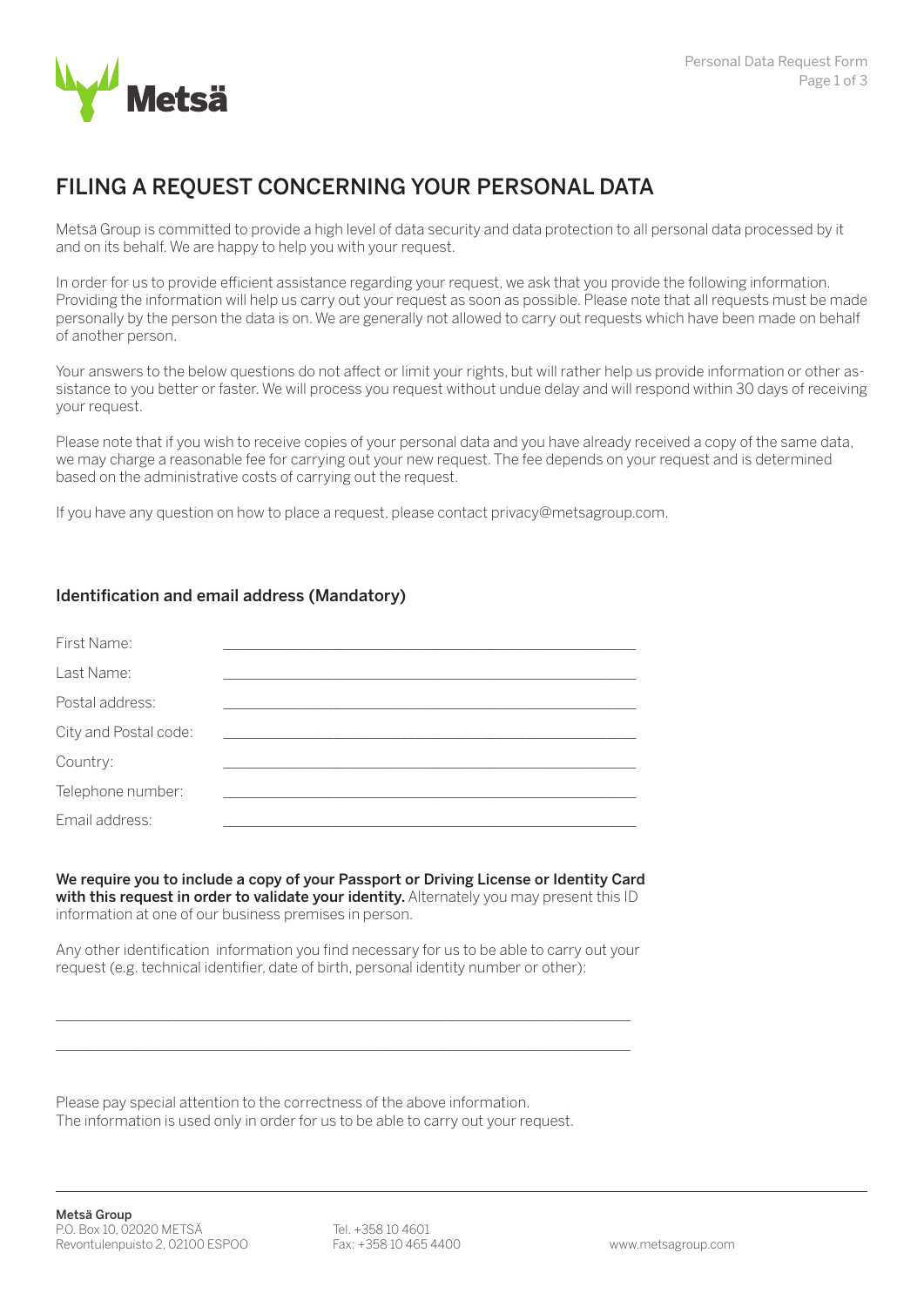

#### Response Format

Please note that for requests that require us to send you personal information we will, by default, send this via recorded mail delivered to the address specified above. For requests not requiring personal information to be sent we will, by default, contact you via email.

If you would like the information communicated via a different method please indicate below:

| By email |
|----------|
| Bv mail  |

#### Relevant Metsä Group business

Please define which Metsä Group business(es) your request is related to?

My request is related to:

| Metsä Group            |
|------------------------|
| Metsäliitto Osuuskunta |
| Metsä Forest           |
| Metsä Fibre            |
| Metsä Wood             |
| Metsä Board            |
| Metsä Tissue           |

And my request concerns my personal data in the following areas:

Forest Owner Register Customer Register Marketing Register Supplier Register Employee Register Job Applicant Register Other, please specify

Metsä Group P.O. Box 10, 02020 METSÄ Revontulenpuisto 2, 02100 ESPOO

Tel. +358 10 4601 Fax: +358 10 465 4400 www.metsagroup.com